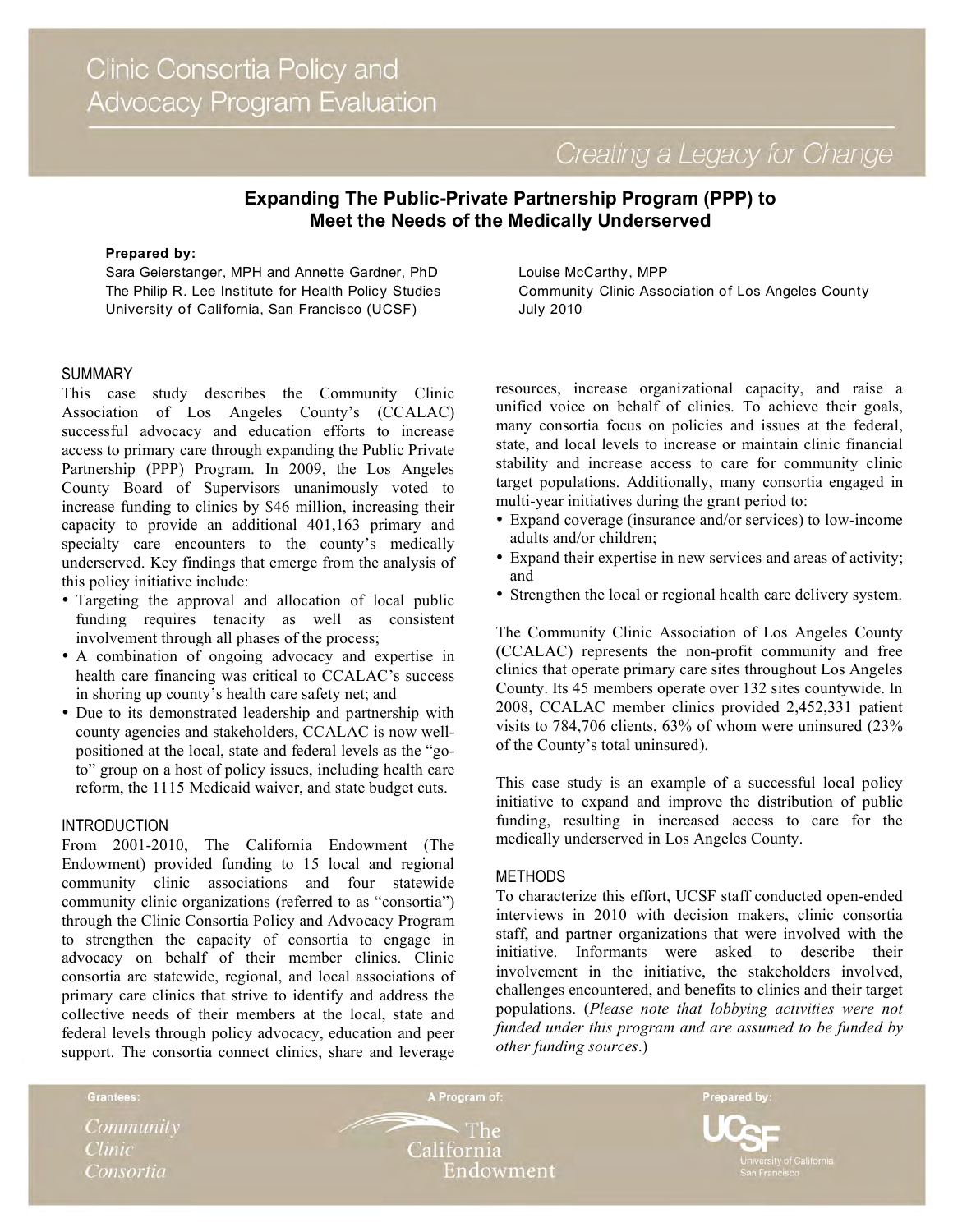## FINDINGS

ISSUE: UNDERFUNDED COUNTY SAFETY NET PROGRAM The Public-Private Partnership (PPP) Program is an organized system of primary health care clinics in Los Angeles County. The PPP Program began in 1997 as the central initiative of a Medicaid 1115 waiver approved by the federal government through 2005. The Los Angeles County Department of Health Services (LAC DHS) proposed the PPP Program to link private and public health clinics and hospitals throughout the county. Los Angeles residents that earn up to 133% of the Federal Poverty Level (\$24,352 per year for a family of three) may enroll into the PPP program and access primary, specialty and dental services. The PPP program is an effective system for preventing morbidity and mortality, including the overuse of emergency rooms and hospitals.

From 1997-2003, the program served 1.3 million people, and provided almost 4 million medical visits<sup>a</sup>. With 38 of its members participating in the PPP program, CCALAC represents 97% of the PPP Strategic Partners. CCALAC was successful in preserving funding for the PPP Program with county-only funds following the expiration of the 1115 Waiver in 2005. In 2006, CCALAC also obtained a 12 percent provider rate increase. However, with the downturn in the economy and anticipated local and state budget cuts, clinics throughout the county found it increasingly difficult to stretch their PPP dollars to serve the uninsured. By 2008, only 584,343 of the 700,000 visits PPP clinic visits were reimbursed by DHS, costing the clinics over \$17 million annually. In addition, clinics had to subsidize each visit at an average cost of \$56 per visit, costing them nearly \$33 million annually. Therefore, clinics funded by the PPP found themselves subsidizing the program over \$50 million annually<sup>b</sup>. Finally, clinics could not enroll all of their uninsured patients into the program. Instead, they served these clients on sliding fee scale, further constraining the clinics' already tight resources.

While no part of the county had adequate resources to meet the demands of the uninsured, certain geographic areas had much larger gaps between available PPP funds and demand for services. Some advocates pushed for a reallocation of the PPP funds, to take funds from clinics funded by the program and redistribute them to areas deemed to be in higher need. This push to redistribute existing resources, coupled with the county's mounting deficit, threatened to destabilize the PPP program and its providers. In 2008, the LAC DHS proposed closing its county-run clinics and transferring all primary care services to the PPP-funded clinics, with no investment in their capacity nor recognition of the additional funds the these sites would need to subsidize the program.

#### PROMISING SOLUTIONS: SUSTAINING AND AUGMENTING THE PPP PROGRAM

Given the increasing unmet need for services, CCALAC had to ensure that the PPP program was seen as an integral part of the county system of care. CCALAC worked tirelessly to advocate for expanded PPP funding by educating stakeholders about the importance of this vital resource for community clinics. It conducted the background research, developed fact sheets and reports, met countless times with county leaders, and mobilized its clinic membership to engage in advocacy. While the initial vote, which began the process of the PPP expansion, happened in September 2007, it was not until January 2010 that the Supervisors approved the contracts for this funding. Together with its county partners and member clinics, CCALAC developed formal recommendations to the Board of Supervisors advocating that the county maintain current levels of funding for existing PPP providers, expand funding for services in all areas of need, make capital investments to expand PPP sites, and improve the coordination of care and access to specialty services.

### MAJOR MILESTONES:

In 2007, the Board of Supervisors tasked a five-member PPP Allocation Workgroup, of which CCALAC was a member, with developing an equitable, countywide funding allocation methodology to best meet the health care needs of the uninsured and underinsured residents of Los Angeles County. In October 2008, the Board of Supervisors approved the allocation of \$44.8 million in Tobacco Settlement funds to PPP clinics to provide care to uninsured residents in underequity areas of the county. The Board also instructed the county CEO to reconvene the PPP Allocation Workgroup to develop recommendations on the strategic use of these funds. In response, the Workgroup worked with CCALAC's Compensated Care and Public Policy Advisory Group to conduct detailed analyses of the needs and resources in various parts of the county. They engaged a consulting group to develop a countywide expansion report with their conclusions and recommendations.

In January 2009, the Workgroup recommended that the county utilize funds for: a) capital projects and renovations, b) a health information exchange to improve coordination of care, and c) expansion of primary and specialty care visits. In mid-2009, LAC DHS issued the Community Clinic Expansion Program (CCEP) RFA. Under the RFA, clinics could apply for funds for primary care services, including ancillary and pharmacy services that are provided as part of the visit; specialty care services, including but not limited to office visits and procedures, outpatient surgery or consultations, support services, charting to medical records and administrative management; and capital projects and/or renovations to add new clinic capacity. School health center sites were specifically noted as an area for expansion.

In January 2010 the LA County Board of Supervisors voted to approve the CCEP contracts for the period January 1, 2010 through December 31, 2012, for a total cost of \$46 million. They also authorized the renewal of the existing PPP contracts (totaling \$54 million per year) through June 2011.

Resources required for this policy initiative include a fully staffed Governmental Affairs division to spearhead and support the initiative. (A fully staffed division includes some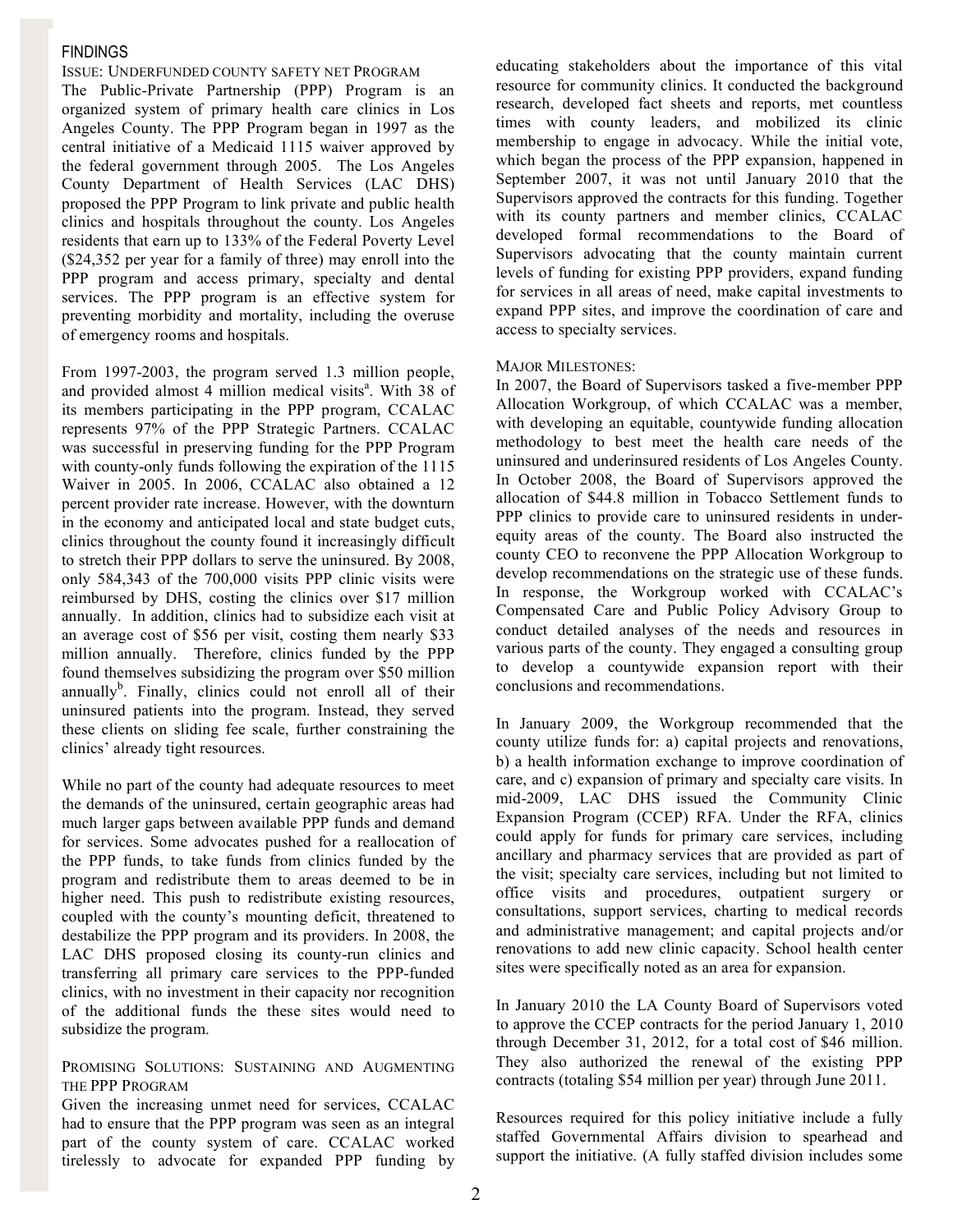portion of the CEO's time, a full time VP of Governmental Affairs, a policy specialist, a policy analyst, and an administrative assistance, or 4.25 FTE.) CCALAC expertise in health care policy and financing, resource allocation, as well as data mapping and analysis is critical.

*Partnerships and Coalitions:* CCALAC is organized in its approach to finding collaborative solutions with LAC DHS to better meet the health care needs of the county's uninsured population. CCALAC's leadership meets monthly with LAC DHS to address issues related to the PPP program. CCALAC's Compensated Care & Public Policy Advisory Group, which consists of clinic CEOs, meets monthly to strategize on how to work with county. CCALAC also meets quarterly with each of the Board of Supervisor health deputies to discuss various issues impacting the clinics, from PPP administration to mental health integration. CCALAC has also engaged the private health sector, including Kaiser Permanente, L.A. Care Health Plan, and private foundations, to achieve common goals. CCALAC also partnered with its member clinics throughout this process by soliciting their input on proposed changes to the PPP allocation formulas, as well as getting their feedback on the importance of this funding. In addition, CCALAC worked on behalf of their member clinics to correct contract language that had made it difficult for clinics to access their PPP contract dollars.

*Partner Perspective:* It makes sense to support the "natural" alliance" between public entities, private non-profit clinics, and private for-profit inner city practices, and create a cohesive network of care for low-income families and the uninsured. These entities are mission-oriented and would end up being the providers of last resort anyway, so why not help them coordinate their efforts in order to optimize the use of limited dollars? CCALAC has also parlayed its significant role with CPCA (California Primary Care Association) to coordinate a statewide safety net strategy. This is reflected in federal policy changes and statewide policy changes that are favorable to the PPP community and supportive of LAC DHS efforts through the Waiver, health care reform, etc. - *Private Practice Physician*

*Overcoming Challenges:* Although there were few direct opponents to increasing PPP funding, there were several "behind the scenes" issues that influenced the tenor of the PPF negotiations. For example, LAC DHS proposed to mitigate its budget deficit by closing its primary care facilities and transferring these patients to PPP funded clinics. This proposal was rejected; organized labor was concerned about possible displacement of jobs to the private sector where might not be union representation. Second, providers and stakeholders countywide are all facing huge demand for limited services and were concerned about whether the geographic allocation methodology would limit or enhance their access to limited county resources. Further, PPP partners were concerned that without improved administration, adequate funding and reimbursement, the PPP program would falter. Last, another major area of contention was achieving equity between the districts in the midst of an economic crisis and skyrocketing demand for services.

## ACCOMPLISHMENTS AND BENEFITS

CCALAC achieved a major local policy win and greatly expanded PPP funding, benefiting member clinics and their target populations. Using the grant Logic Model, the short and long-term outcomes of planning and advocating for funding for community clinics include the following:

*Expanded advocacy capacity:* The ability of CCALAC staff and clinic members to respond to the challenges presented by the PPP enabled it to achieve policy gains in other arenas. CCALAC expanded its expertise in developing health care delivery models that it can pursue in future safety net initiatives.

*Increased policymaker awareness of safety net and clinic policy issues:* CCALAC increased policymaker awareness through its detailed analysis of the relative need and resources across the county. CCALAC released a countywide expansion planning report, mapped need across various geographic areas, provided testimony at Allocation Workgroup and Board hearings, and met regularly with the health deputies of the Board of Supervisors and other key stakeholders.

*Increased policymaker support of safety net and clinic policy issues:* From 2007 to 2010, the LA County Board of Supervisors demonstrated an increasing commitment to clinic policy issues, such as ensuring clinics impacted by the closure of MLK Hospital received funds to offset the increased demand for indigent services. In January 2010, the Board voted to approve contracts for the Community Clinic Expansion Program for the period January 1, 2010 through December 31, 2012, to expand clinic capacity for the PPP Program to new and existing sites for a total cost of \$46 million. They also authorized the renewal of the existing PPP contracts (totaling \$54 million) through June 2011.

*Strengthened clinic operations:* As a result of the new investment, 18 PPP funded clinics will expand their operations with over \$8.2 million in infrastructure funding, and 30 PPP funded clinics will expand their capacity for primary and specialty care by 401,163 visits with \$37.7 million in new service dollars. Further, as a result of their ongoing engagement on the issue, CCALAC improved the capacity of its member clinics to engage in advocacy.

*Member Clinic Perspective:* CCALAC has created a united front for the uninsured and clinics throughout Los Angeles. It has been instrumental in increasing the amount of funding to clinics and increasing the reimbursement rate. Over the past decade, our clinic has opened two new sites and has expanded from providing 35,000 to 75,000 visits per year over past 10 years. The PPP was the impetus to develop and strengthen our infrastructure. We have expanded from being a free clinic with volunteer medical director and mid-level practitioners, to being an FQHC with a full-time on-site medical directors as well as physician and pediatricians on staff. – *South Bay Family Healthcare Center* 

*Increased services for the underserved and uninsured*: The PPP expansion will allow clinics to provide serve more uninsured at more sites across the county. It is anticipated that